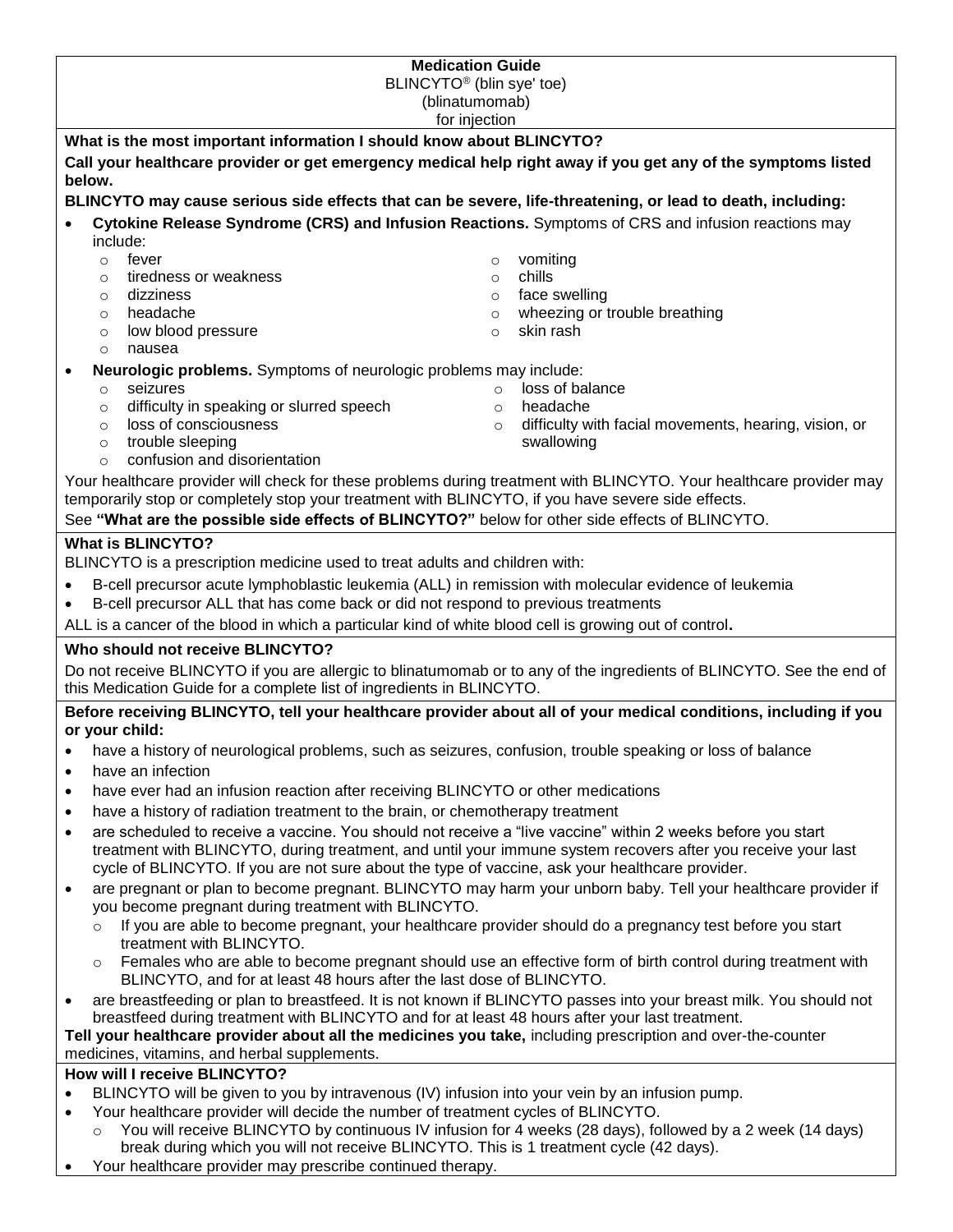- $\circ$  You will receive BLINCYTO by continuous IV infusion for 4 weeks (28 days), followed by an 8 week (56 days) break during which you will not receive BLINCYTO. This is 1 treatment cycle (84 days).
- Your healthcare provider may give you BLINCYTO in a hospital or clinic for the first 3 to 9 days of the first treatment cycle and for the first 2 days of the second cycle to check you for side effects. If you receive additional treatment cycles of BLINCYTO or if your treatment is stopped for a period of time and restarted, you may also be treated in a hospital or clinic.
- Your healthcare provider may change your dose of BLINCYTO, delay, or completely stop treatment with BLINCYTO if you have certain side effects.
- Your healthcare provider will do blood tests during treatment with BLINCYTO to check you for side effects.
- Before you receive BLINCYTO, you will be given a corticosteroid medicine to help reduce infusion reactions.
- It is very important to keep the area around the IV catheter clean to reduce the risk of getting an infection. Your healthcare provider will show you how to care for your catheter site.
- **Do not change the settings on your infusion pump,** even if there is a problem with your pump or your pump alarm sounds. Any changes to your infusion pump settings may cause a dose that is too high or too low to be given.

#### **Call your healthcare provider or nurse right away if you have any problems with your pump or your pump alarm sounds.**

### **What should I avoid while receiving BLINCYTO?**

Do not drive, operate heavy machinery, or do other dangerous activities while you are receiving BLINCYTO because BLINCYTO can cause neurological symptoms, such as dizziness, seizures, and confusion.

### **What are the possible side effects of BLINCYTO?**

### **BLINCYTO may cause serious side effects, including:**

### See **"What is the most important information I should know about BLINCYTO?"**

- **Infections.** BLINCYTO may cause life-threatening infections that may lead to death. Tell your healthcare provider right away if you develop any signs or symptoms of an infection.
- **Low white blood cell counts (neutropenia).** Neutropenia is common with BLINCYTO treatment and may sometimes be life-threatening. Low white blood cell counts can increase your risk of infection. Your healthcare provider will do blood tests to check your white blood cell count during treatment with BLINCYTO. Tell your healthcare provider right away if you get a fever.
- **Abnormal liver blood tests.** Your healthcare provider will do blood tests to check your liver before you start BLINCYTO and during treatment with BLINCYTO.
- **Inflammation of the pancreas (pancreatitis).** Pancreatitis may happen in people treated with BLINCYTO and corticosteroids. It may be severe and lead to death. Tell your healthcare provider right away if you have severe stomach-area pain that does not go away. The pain may happen with or without nausea and vomiting.

# **The most common side effects of BLINCYTO include:**

- infections
- fever
- headache
- low red blood cell count (anemia)
- low platelet count (thrombocytopenia) reactions related to infusion of the medicine
- such as face swelling, low blood pressure, and high blood pressure (infusion-related reactions)

These are not all the possible side effects of BLINCYTO. Call your doctor for medical advice about side effects. You may report side effects to FDA at 1-800-FDA-1088.

# **How should I store BLINCYTO?**

Intravenous (IV) bags containing BLINCYTO for infusion will arrive in a special package.

- Do not open the package.
- Do not freeze the package.
- The package containing BLINCYTO will be opened by your healthcare provider and stored in the refrigerator at 36°F to 46°F (2°C to 8°C) for up to 8 days.
- Do not throw away (dispose of) any BLINCYTO in your household trash. Talk with your healthcare provider about disposal of BLINCYTO and used supplies.

### **Keep BLINCYTO and all medicines out of reach of children.**

# **General information about safe and effective use of BLINCYTO**

Medicines are sometimes prescribed for purposes other than those listed in a Medication Guide. Do not use BLINCYTO for a condition for which it was not prescribed. Do not give BLINCYTO to other people even if they have the same symptoms that you have. It may harm them. You can ask your pharmacist or healthcare provider for information about BLINCYTO that is written for health professionals.